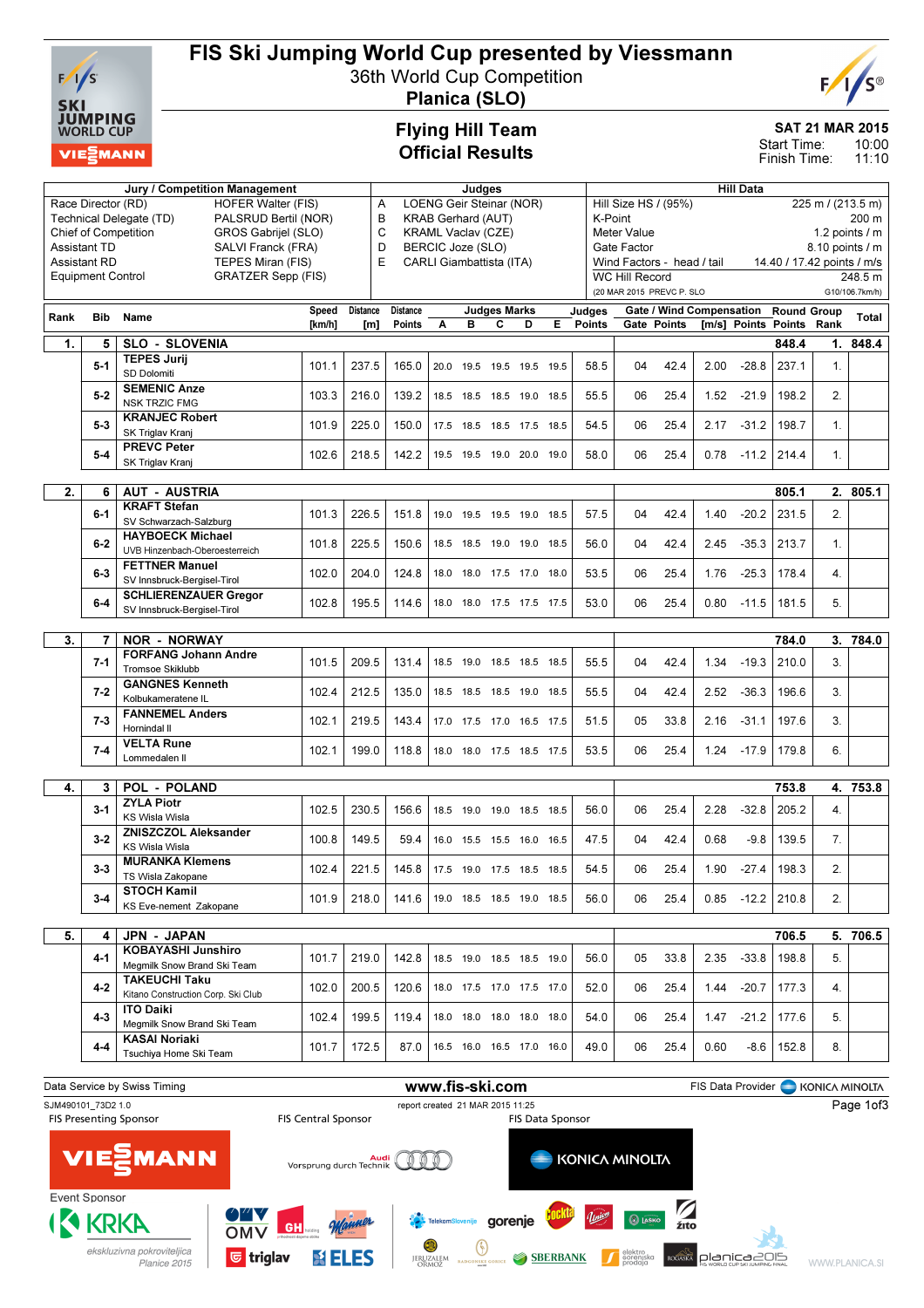

# FIS Ski Jumping World Cup presented by Viessmann

36th World Cup Competition



Planica (SLO)

#### Flying Hill Team Official Results

#### SAT 21 MAR 2015 10:00 Start Time:

11:10 Finish Time:

| Rank | <b>Bib</b>   | Name                                                     | <b>Speed</b>  | <b>Distance</b> | <b>Distance</b> |      |      | <b>Judges Marks</b>      |   |      | Judges |    | <b>Gate / Wind Compensation</b> |      |                          | <b>Round Group</b> |                  | Total    |
|------|--------------|----------------------------------------------------------|---------------|-----------------|-----------------|------|------|--------------------------|---|------|--------|----|---------------------------------|------|--------------------------|--------------------|------------------|----------|
|      |              |                                                          | <b>Tkm/h1</b> | [m]             | <b>Points</b>   | A    | в    | C                        | D | E    | Points |    | Gate Points                     |      | [m/s] Points Points Rank |                    |                  |          |
| 6.   | 8            | <b>GER - GERMANY</b>                                     |               |                 |                 |      |      |                          |   |      |        |    |                                 |      |                          | 686.3              | 6.               | 686.3    |
|      | $8 - 1$      | <b>EISENBICHLER Markus</b><br><b>TSV Siegsdorf</b>       | 100.8         | 169.0           | 82.8            | 16.0 |      | 16.5 16.0 16.5 16.5      |   |      | 49.0   | 04 | 42.4                            | 1.32 | $-19.0$                  | 155.2              | 8.               |          |
|      | $8 - 2$      | <b>FREITAG Richard</b><br>SG Nickelhuette Aue            | 101.1         | 183.0           | 99.6            |      |      | 17.5 17.5 17.0 17.0 17.0 |   |      | 51.5   | 04 | 42.4                            | 2.01 | $-28.9$                  | 164.6              | 6.               |          |
|      | $8 - 3$      | <b>NEUMAYER Michael</b><br>SC 1906 Oberstdorf            | 102.5         | 192.0           | 110.4           | 16.0 |      | 16.5 16.5 17.0           |   | 16.5 | 49.5   | 05 | 33.8                            | 2.14 | $-30.8$                  | 162.9              | 7 <sub>1</sub>   |          |
|      | $8-4$        | <b>FREUND Severin</b><br><b>WSV DJK Rastbuechl</b>       | 101.5         | 220.0           | 144.0           | 19.5 | 18.5 | 19.0 19.5                |   | 18.5 | 57.0   | 05 | 33.8                            | 2.17 | $-31.2$                  | 203.6              | 3 <sub>1</sub>   |          |
|      |              |                                                          |               |                 |                 |      |      |                          |   |      |        |    |                                 |      |                          |                    |                  |          |
| 7.   |              | <b>FIN - FINLAND</b>                                     |               |                 |                 |      |      |                          |   |      |        |    |                                 |      |                          | 655.1              |                  | 7. 655.1 |
|      | $1 - 1$      | <b>MAEAETTAE Jarkko</b><br>Kainuun Hiihtoseura           | 104.3         | 196.0           | 115.2           | 17.0 |      | 17.0 17.5 17.0 17.0      |   |      | 51.0   | 09 |                                 | 0.58 | $-8.4$                   | 157.8              | 6.               |          |
|      | $1 - 2$      | <b>ASIKAINEN Lauri</b><br>Kuusamon Erae-Veikot           | 101.3         | 180.5           | 96.6            | 17.0 |      | 16.5 16.5 16.5 17.0      |   |      | 50.0   | 04 | 42.4                            | 1.50 | $-21.6$                  | 167.4              | 5.               |          |
|      | $1 - 3$      | <b>OLLI Harri</b><br>Qunasyaara Ski Club                 | 102.0         | 184.0           | 100.8           | 17.0 |      | 17.0 17.0 17.0           |   | 16.5 | 51.0   | 06 | 25.4                            | 1.40 | $-20.2$                  | 157.0              | 8.               |          |
|      | $1 - 4$      | <b>AHONEN Janne</b><br>Lahden Hiihtoseura                | 101.6         | 189.0           | 106.8           |      |      | 17.5 17.5 17.0 17.0      |   | 17.0 | 51.5   | 04 | 42.4                            | 1.93 | $-27.8$                  | 172.9              | 7 <sub>1</sub>   |          |
|      |              |                                                          |               |                 |                 |      |      |                          |   |      |        |    |                                 |      |                          |                    |                  |          |
| 8.   | $\mathbf{2}$ | <b>CZE - CZECH REPUBLIC</b>                              |               |                 |                 |      |      |                          |   |      | 652.7  |    | 8. 652.7                        |      |                          |                    |                  |          |
|      | $2 - 1$      | <b>HAJEK Antonin</b><br>Dukla Liberec                    | 104.2         | 199.5           | 119.4           |      |      | 17.5 17.5 17.5 17.0 17.0 |   |      | 52.0   | 09 |                                 | 1.11 | $-16.0$                  | 155.4              | 7 <sub>1</sub>   |          |
|      | $2 - 2$      | <b>KOUDELKA Roman</b><br><b>LSK Lomnice nad Popelkou</b> | 100.8         | 159.0           | 70.8            | 15.0 |      | 15.0 14.0 15.0 15.5      |   |      | 45.0   | 04 | 42.4                            | 1.67 | $-24.0$                  | 134.2              | 8.               |          |
|      | $2 - 3$      | <b>HLAVA Lukas</b><br>Dukla Liberec                      | 103.0         | 201.5           | 121.8           | 16.0 | 16.5 | 17.5 18.0                |   | 17.0 | 51.0   | 06 | 25.4                            | 2.18 | $-31.4$                  | 166.8              | 6.               |          |
|      | $2 - 4$      | <b>MATURA Jan</b><br>Dukla Liberec                       | 100.3         | 211.0           | 133.2           | 18.0 |      | 18.0 18.0 18.5           |   | 18.0 | 54.0   | 04 | 42.4                            | 2.31 | $-33.3$                  | 196.3              | $\overline{4}$ . |          |